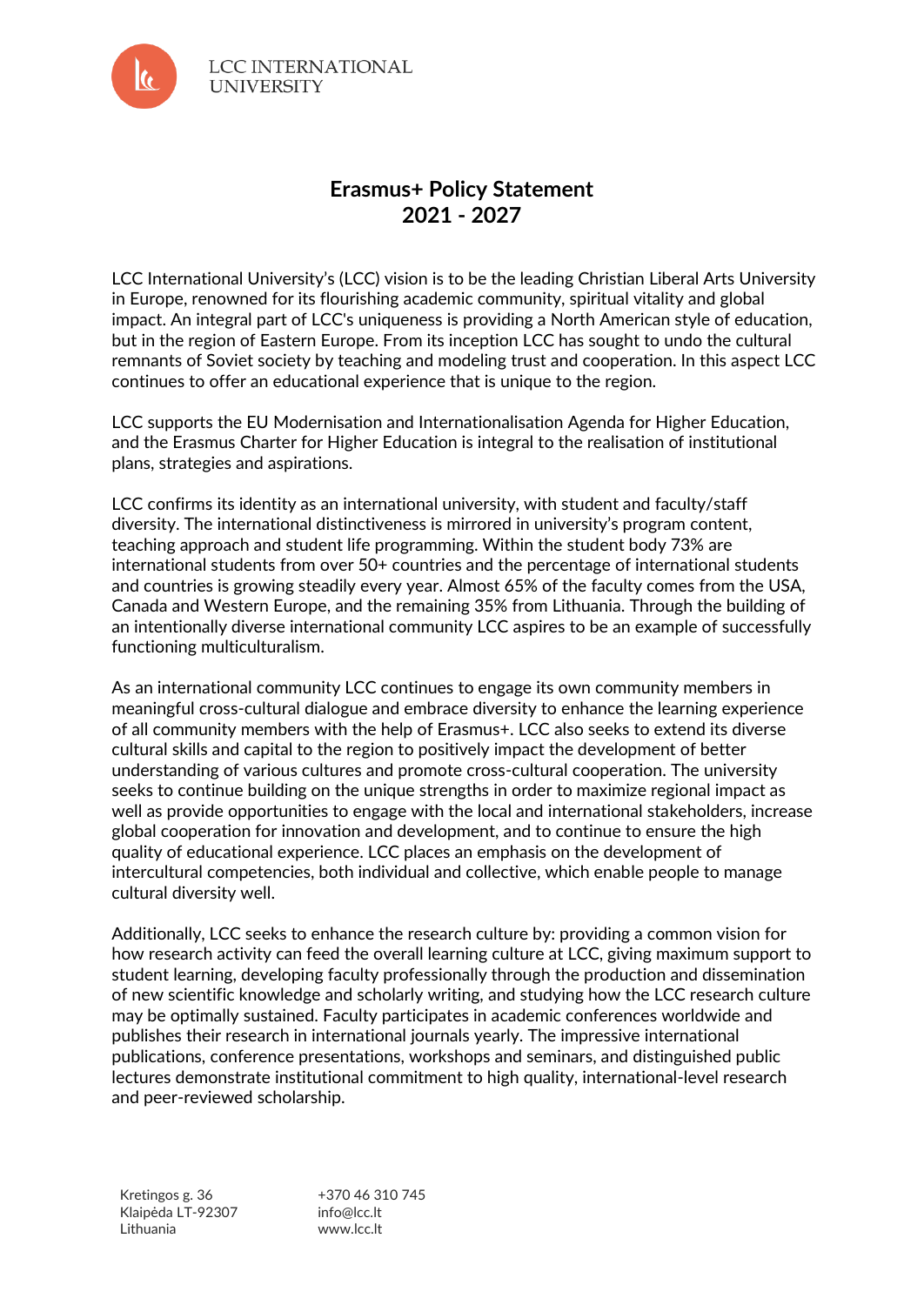Through participating in the Erasmus+ programme LCC will ensure sustainable diversity within the student body, increased opportunities for cooperation for staff and faculty members strengthening the international dimension of the diverse community.

LCC intends to implement Erasmus Key Action 1 (KA1) learning mobility activities of students and staff during the entire duration of the new charter period.

LCC is an Erasmus+ charter holder from 2002 which allowed the university to participate in the Erasmus+ program and provide students and staff with opportunities to study, train and gain work experience abroad. The overall goal of the project is to continue increasing the percentage of students and staff participating in the Erasmus+ mobilities as well as to strengthen LCC presence in the partner universities. Staff and faculty see the Erasmus+ program to be very relevant in improving relationships with colleagues from abroad, stimulating more in depth cooperation between institutions and developing professional skills, while students claim that the Erasmus+ studies mobility program is one of the greatest culture and character building programs that one can get in life. In addition, an Erasmus+ experience is an ideal chance to develop social awareness and extra-curricular abilities. Erasmus+ students of course do gain specific skills in their field, but most importantly they gain skills that are valuable across many fields, so the ability to adapt to openings in new fields is enhanced. All international activities have a strong institutional support and objectives of the program builds bridges between various departments which contributes to the effective Erasmus+ project management.

Center for International Education at LCC oversees and manages the Erasmus+ program and provides administrative and logistic support to the participants, organizes activities, oversees the budget and reporting and participates in studies recognition process. Throughout the project phases all issues related to transnational partners and participants are addressed by the Center for International Education Director and Erasmus+ Program Coordinator.

Center for International Education monitors current partnerships and is in charge of new partnerships for academic cooperation. New partners are carefully considered and benefits for both institutions are outlined and discussed before the Erasmus+ inter-institutional agreements are signed. Existing partnerships are assessed based on the mobility flows, student feedback and availability of courses. All existing participating partners in the project use the ECTS credit system and recognize earned credits according to the internal procedures and record them in the diploma supplement. In the upcoming new charter period LCC will continue to cooperate with its current and new partners by deepening partnerships through visits, job shadowing, exchange, etc. that would result in larger inbound student and faculty/staff flows in Europe, Asia and the United States. Each institution undertakes the responsibility to issue transcripts within five weeks after the end of the semester.

During the previous charter period (last six years), LCC especially focused on developing and improving internal procedures, means of communication and as a result of that witnessed a growth of interest in the program.

One of main tasks in the upcoming charter period is to continuously work to improve the quality of mobility for both students and staff. There are multiple processes in place at LCC that contribute to the quality of the mobility activities. To start with, LCC has a transparent internal selection process for the outgoing students. Center for International Education informs students on exchange possibilities and helps with practical arrangements e.g. scholarships, documentation, etc. Information on the studies/traineeship mobility programs, criteria and regulations, is provided to students via email, on LCC official website, social media platforms, through info sessions and presentations. Participants are selected by the LCC

Kretingos g. 36 Klaipėda LT-92307 Lithuania

+370 46 310 745 info@lcc.lt www.lcc.lt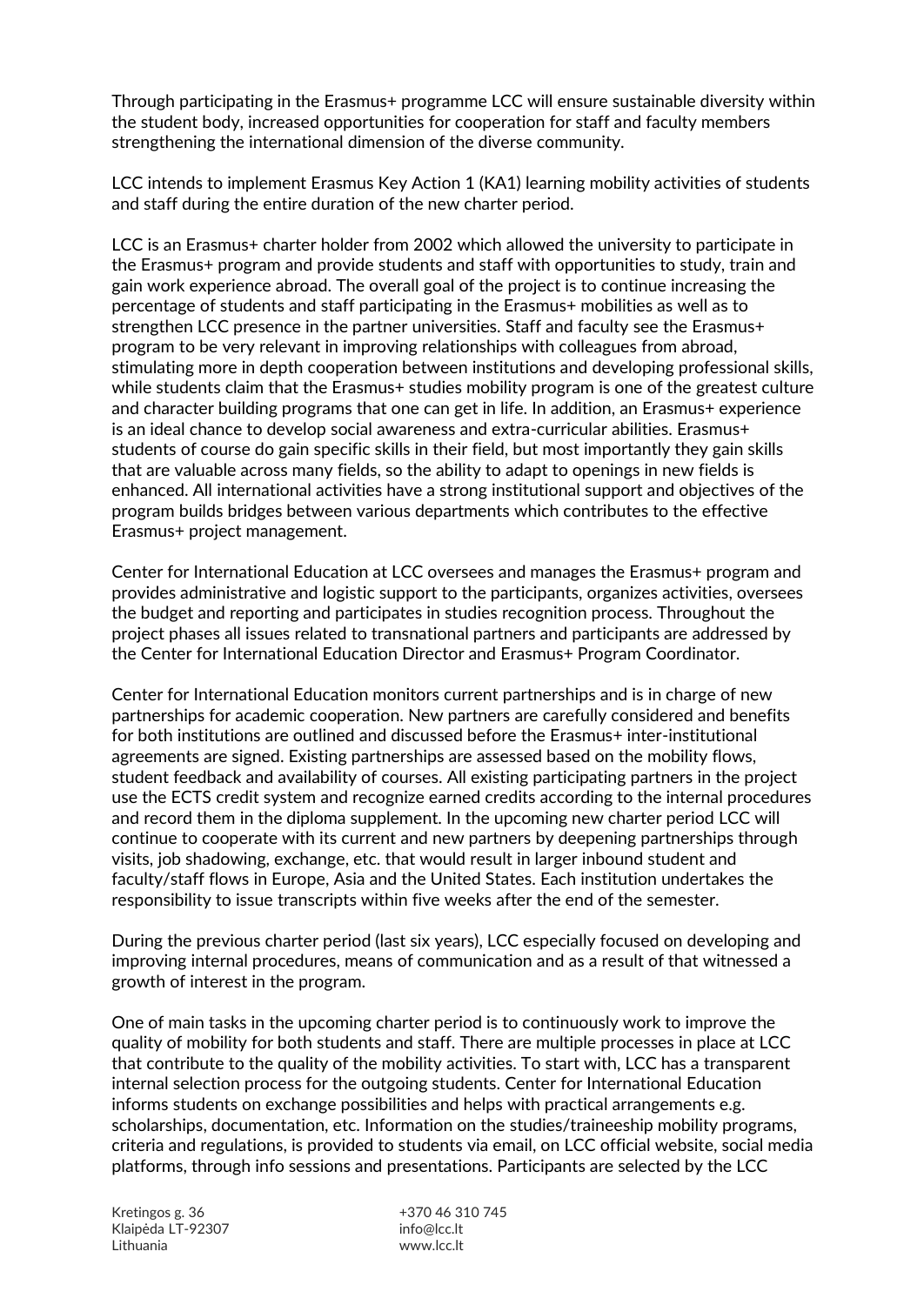Erasmus+ committee that consists of representatives from the academics department, student life department and student council. Also, Center for International Education advertises and coordinates the selection of staff wishing to participate in the teaching/training mobility programs. Staff and faculty members are selected and nominated for mobility for teaching or training based on the transparent and clear guidelines that are set by the Erasmus+ regulations, LCC's internal rules and partner institution policies.

All selected Erasmus+ mobility participants are requested to attend a mandatory predeparture orientation. The Erasmus+ student charter is covered in detail whilst explaining the responsibilities before, during and after the mobility periods and whom to contact in case of challenges. Topics of culture shock, adjustment and homesickness are discussed in the predeparture meeting. Additionally, information on OLS and its benefits is explained in detail to mobility participants. All the later mentioned activities are organized by the Center for International Education staff members. To add, at all times students are encouraged to take host countries' language classes to prevent a language barrier and ease the settling process. At LCC all incoming students are offered a language course worth 6 ECTS credits. Outgoing students submit pre-selected courses at a host institution before their departure to ensure the recognition of credits towards their degree. Once approved as per procedure, Erasmus+ learning agreement is signed by the student, home and receiving universities.

Support to outgoing staff for teaching and training mobilities is given through providing detailed next steps emails and individual meetings prior to the mobility. Incoming staff for teaching and training mobilities are supported by the Center for International Education and relevant departments.

Outbound students are regularly approached by email to check on their progress and remind of their responsibilities. Upon their return students have debriefing sessions where they are asked to share their experiences whilst studying abroad as such feedback is vital for the institution and further improvement. Their feedback is compiled, reviewed and used to improve student advising on mobility programs at partner institutions.

Inbound students have a 3 day orientation that helps them settle in and familiarize with the campus and culture. On the first day students have an orientation on campus and are shown how to navigate the campus and the city, attend sessions that cover topics on multicultural living, Lithuanian language, academics, living in the dorm, etc. On the second and third days cultural trips around the region are organized for the Erasmus+ students. Also, Center for International Education takes part in a student leadership program overseen by Student Life Division at LCC. Student leaders are assigned to help incoming Erasmus+ students integrate and familiarize with the institution throughout the semester. Erasmus+ program coordinator has group and one-on-one meetings with the students when needed. Incoming students upon mobility completion have to fill out written anonymous surveys and are given a chance to express feedback at the end of the program. Students' feedback is taken into consideration in order to distinguish drawbacks early on and improve experiences for future participants. Outgoing staff during the mobility are contacted via email, if clarification is needed. Incoming staff is supported on site via individual meetings.

LCC, renowned for its flourishing academic community and global impact will continue to engage its community members in meaningful cross-cultural dialogue, embrace diversity to enhance the learning experience of all community, develop faculty professionally by developing institutional research culture and give maximum support to student learning all with the help of Erasmus+ project.

The Center for International Education at LCC administers Erasmus+ program, International

Kretingos g. 36 Klaipėda LT-92307 Lithuania

+370 46 310 745 info@lcc.lt www.lcc.lt